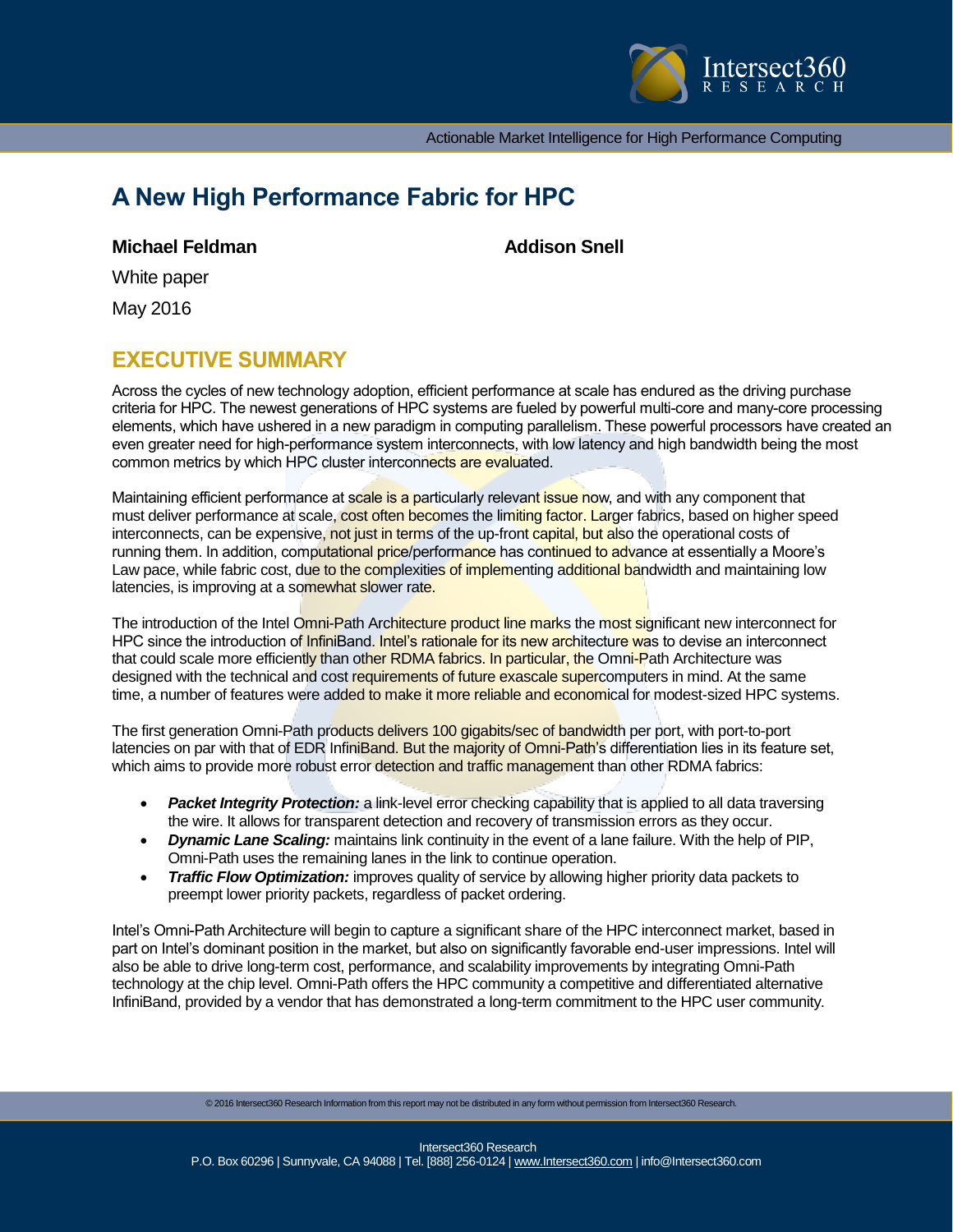

### **WHY HIGH PERFORMANCE FABRICS MATTER**

Although high performance computing spans a wide list of domains, including manufacturing, finance, pharmaceuticals, energy, weather modeling, and scientific research, these fields are united under the HPC banner for one cause: performance. Across the cycles of new technology adoption, efficient performance at scale has endured as the driving purchase criteria for HPC.

The newest generations of HPC systems are fueled by powerful multi-core and many-core processing elements, which have ushered in a new paradigm in computing parallelism. These powerful processors have created an even greater need for high-performance system interconnects, with low latency and high bandwidth being the most common metrics by which HPC cluster interconnects are evaluated. Although interconnect performance is desirable anywhere, the nature of HPC applications is such that node-to-node communication must operate at high levels to support the kind of message passing that many science and engineering simulation codes require. Internode communication is the key to building efficient supercomputers out of powerful processing elements.

The standard MPI protocol, commonly employed in these applications, necessitates that latencies are minimized and bandwidth is maximized to support optimal application performance across these distributed memory systems. To the extent that can be achieved, these simulations can run at higher fidelity, with increased realism and greater degrees of freedom.

Maintaining efficient performance at scale is a particularly relevant issue now. In a recent study, HPC end users identified memory bandwidth as the most important criterion in evaluating processing architectures for HPC, and memory latency was about as important as the computational performance of the processors themselves.<sup>1</sup> As systems scale, more of the burden of bandwidth and latency falls to the system fabric, in order to maintain the high level of performance of the individual processing elements.

### **THE ECONOMICS OF PERFORMANCE**

As with any component that must deliver performance at scale, cost often becomes the limiting factor. Larger fabrics, based on higher speed interconnects, can be expensive, not just in terms of the up-front capital, but also the operational costs of running them. This latter category includes both the administration of maintaining more complex networks and the cost of power consumption across the entire fabric infrastructure, including host adapters, edge switches, director switches, and either copper or optical cables.

In addition, the relative costs of compute and fabrics have diverged. Computational price/performance has continued to advance at essentially a Moore's Law pace, while fabric cost, due to the complexities of implementing additional bandwidth and maintaining low latencies, is improving at a somewhat slower rate. Essentially, it is easier to improve computational performance than communication performance. That's not to say fabric price/performance isn't improving – it is – but the relatively slower rate of improvement means users must spend proportionally more on interconnects than computing as time passes.

This trend is revealed in the Intersect360 Research report on HPC users' budget allocations, which tracks spending at HPC sites.<sup>2</sup> According to these surveys, over the last five years, the share of network costs rose from 4.8 percent in 2011 to 5.8 percent in 2015, representing a 20 percent increase during this period. That means less money, relatively speaking, was available to spend on other categories, like storage, software, staffing, or processors.

l 1 Intersect360 Research special study, "Processing Architectures in HPC," 2016.

<sup>2</sup> Intersect360 Research, "HPC Budget Allocation Map: HPC Budget Distribution," January 2016.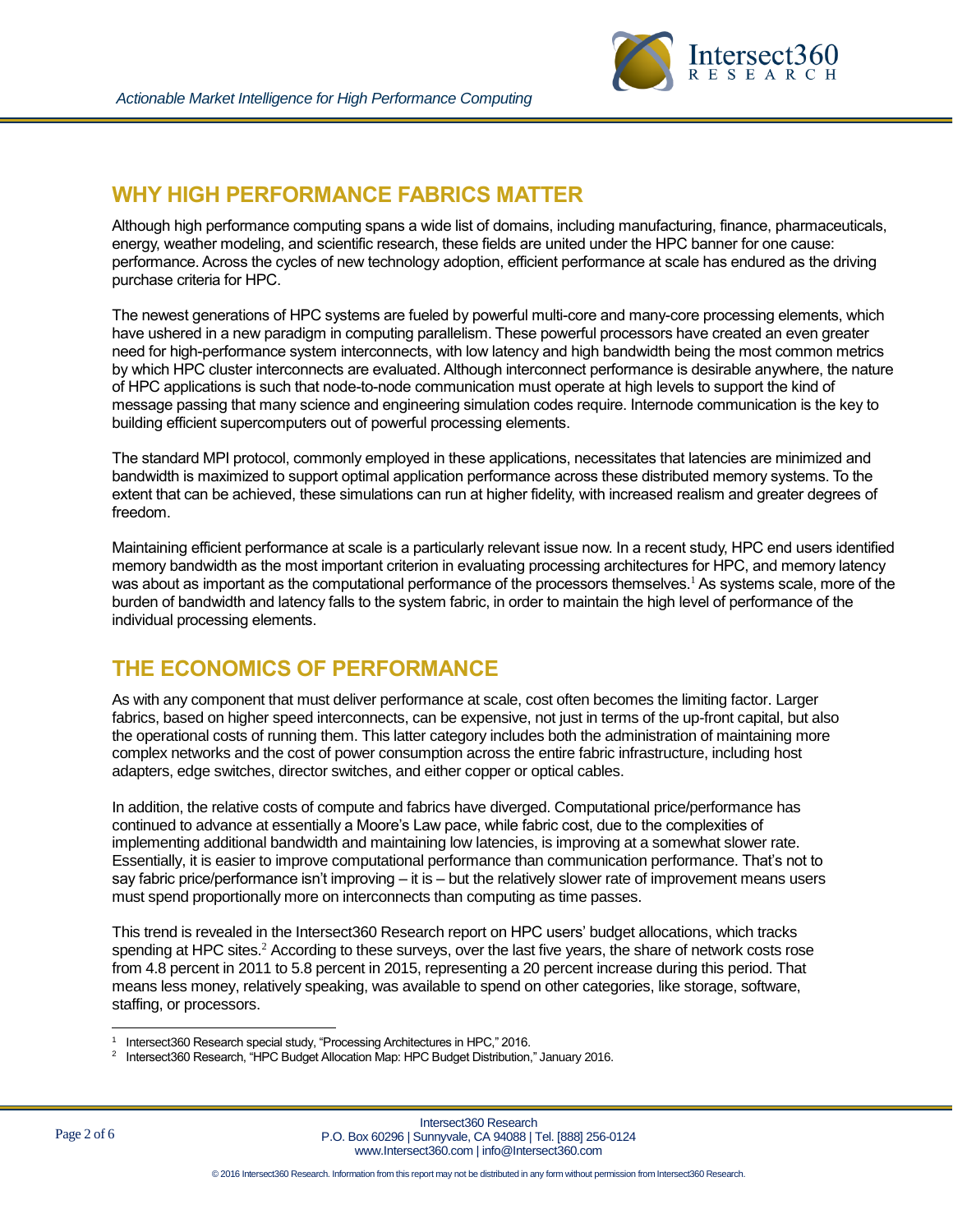

# **A NEW INTERCONNECT FOR HPC**

The introduction of the Intel Omni-Path Architecture product line marks the most significant new interconnect for HPC since the introduction of InfiniBand. Although its roots are in two acquisitions – the InfiniBand technology Intel acquired from QLogic and the Aries interconnect purchased from Cray – Omni-Path represents a unique fabric, incorporating the QLogic True Scale architecture and its associated software stack with highperformance features from Cray. As a result, Omni-Path is software compliant with the Open Fabrics Alliance (OFA) stack for RDMA fabrics, while at the same time, it introduces a number of features that differentiate it from InfiniBand technology.

Intel's rationale for its new architecture was to devise an interconnect that could scale more efficiently than other RDMA fabrics. In particular, the Omni-Path Architecture was designed with the technical and cost requirements of future exascale supercomputers in mind. At the same time, a number of features were added to make it more reliable and economical for modest-sized HPC systems.

#### **Advanced Features**

The first generation Omni-Path products delivers 100 gigabits/sec of bandwidth per port, with port-to-port latencies on par with that of EDR InfiniBand. In fact, internal testing conducted by Intel has yielded better fabric latencies (17 percent lower) and messaging rates (27 percent higher) than EDR. For each host interface, Intel has stated that their host architecture supports message rates of up to 160 million messages per second (unidirectional), depending on the CPU. The switch ASIC itself is capable of 195 million messages per second.

But the majority of Omni-Path's differentiation lies in its feature set, which aims to provide more robust error detection and traffic management than other RDMA fabrics. These enhancements are largely hidden from the application or end user, since they operate at the level of the Omni-Path wire protocols.

One of those features is Packet Integrity Protection (PIP), which is a link-level error checking capability that is applied to all data traversing the wire. It allows for transparent detection and recovery of transmission errors as they occur. Since it is built into the wire protocol, it doesn't add latency, as has been the case for the traditional forward error detection scheme employed with InfiniBand. Therefore, latency and overall network behavior becomes more predictable, even as the fabric scales.

Note that with InfiniBand, error detection and correction can be turned on or off. The decision to build in error detection into Omni-Path was driven by the fact that at faster data rates, more errors are going to occur, even at the relatively small distances as would be encountered in a modest-sized cluster. At slower data rates, with relatively short cables, turning off error detection was a reasonable option. End-to-end retries were few and far between. At 100 GB/sec, even moderately large clusters (i.e., more than 1,000 nodes) are going to necessitate error detection in most situations. As data rates continue to rise, it will be even more critical.

A feature related to Packet Integrity Protection, known as Dynamic Lane Scaling (DLS), maintains link continuity in the event of a lane failure. With the help of PIP, Omni-Path uses the remaining lanes in the link to continue operation. The faulty lane can be addressed after the application completes. In another network, a lane failure could result in the shutdown or re-initialization of the link, which may prevent the application from completing.

Another important Omni-Path feature is Traffic Flow Optimization (TFO), which is a capability designed to improve quality of service (QoS). It works by allowing higher priority data packets to preempt lower priority packets, regardless of packet ordering. In practice, this means MPI packets can be given preference to bulk storage or checkpoint traffic, even when these packets arrive ahead of MPI packets. By doing so, it reduces latency variation (jitter) when MPI and storage data are being transferred on congested links. This, in turn,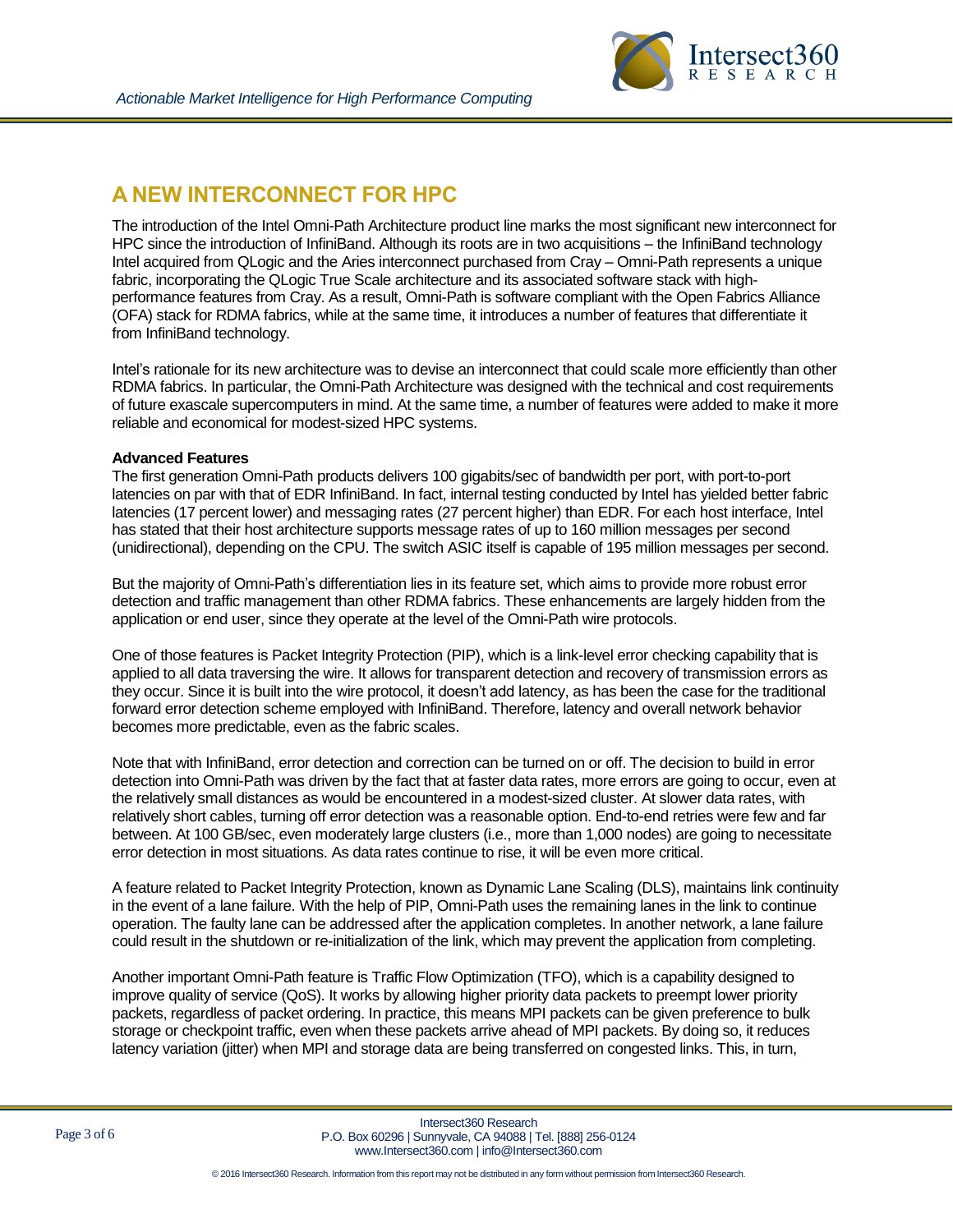

allows an application to run in a much more deterministic manner from one run to the next. Deterministic behavior for HPC applications is highly desirable, since it helps ensure consistent results and makes it easier to find software bugs.

#### **Cost Advantages**

One of the critical design goals of Omni-Path was to reduce fabric cost. The technical rationale for doing so is provided in the "The Economics of Performance" section above. As a vendor, Intel also has a natural incentive to develop a cost-optimized fabric, given its desire to compete effectively against vendors offering InfiniBand and Ethernet alternatives.

One of the main paths of attack to lower cost involves denser switching. The first generation Omni-Path product line uses a 48-port switch chip, a 33 percent increase from the traditional 36-port switch ASIC used for InfiniBand. That density can translate to less switches and cables in a system, saving not just in upfront purchase expenses, but also in power and maintenance costs, as well as data center floor space.

For example, a relatively modest-sized cluster of 768 nodes, would need just a single Omni-Path director switch to support a non-blocking fat-tree topology. For InfiniBand, that would entail two director switches plus fortythree additional edge switches, along with the extra cabling required to link the switches together. In addition, since the Omni-Path configuration in this scenario eliminates the edge switches, there are two less hops (three hops versus five hops) compared to InfiniBand. That will reduce end-to-end latency by about half. As cluster size grows into the thousands of nodes, cost savings and latency reductions grow proportionally.

Given a fixed budget, the cost savings could be applied to purchasing more performance, in the form of additional servers, faster processors, or faster storage. Intel is projecting customers will be able to buy up to 26 percent more servers due to Omni-Path cost savings, relative to EDR InfiniBand. More to the point, if users are able to spend proportionally less on fabric costs relative to overall infrastructure spending, customers will gain additional financial flexibility for other data center spending; it need not be for more performance.

#### **Software Compatibility**

The introduction of a new architecture is often difficult. The most pressing challenge is that of software, which often must be re-targeted to the new hardware. As mentioned previously, Omni-Path avoids this pain since it uses the OpenFabrics Alliance interfaces that are in common use across software designed to run on InfiniBand. To the application, Omni-Path looks like any other RDMA fabric.

For MPI, Intel is relying on the True Scale software technology it inherited from QLogic. Existing MPI programs and libraries for True Scale that use the Performance Scaled Messaging (PSM) library work as is without recompilation. The additional Omni-Path features supported by an enhanced version of the library (PSM2), programs do not need to be updated to utilize these features. Since Omni-Path supports larger fabrics, applications will need to be recompiled to take advantage of the available larger scale. With PSM2 being a superset of PSM, backward compatibility is maintained.

Intel supplies Omni-Path Linux drivers and other software components required for Red Hat Enterprise Linux (RHEL), SUSE Linux Enterprise Server (SLES), and other Linux operating systems. In addition, Intel provides a complete, opensource software solution for server nodes and switches, including a system management suite, a host software stack, a fabric management GUI, and a fabric management stack.

#### **Host Integration Roadmap**

The initial release of the Omni-Path utilizes traditional host adapter cards for server-side connectivity. However, subsequently Intel is planning to offer an in-package host adapter configuration, where the fabric ASIC is integrated into the processor socket. This capability will first appear with Xeon Phi processors, and later with Xeon processors. Further

Intersect360 Research P.O. Box 60296 | Sunnyvale, CA 94088 | Tel. [888] 256-0124 www.Intersect360.com | info@Intersect360.com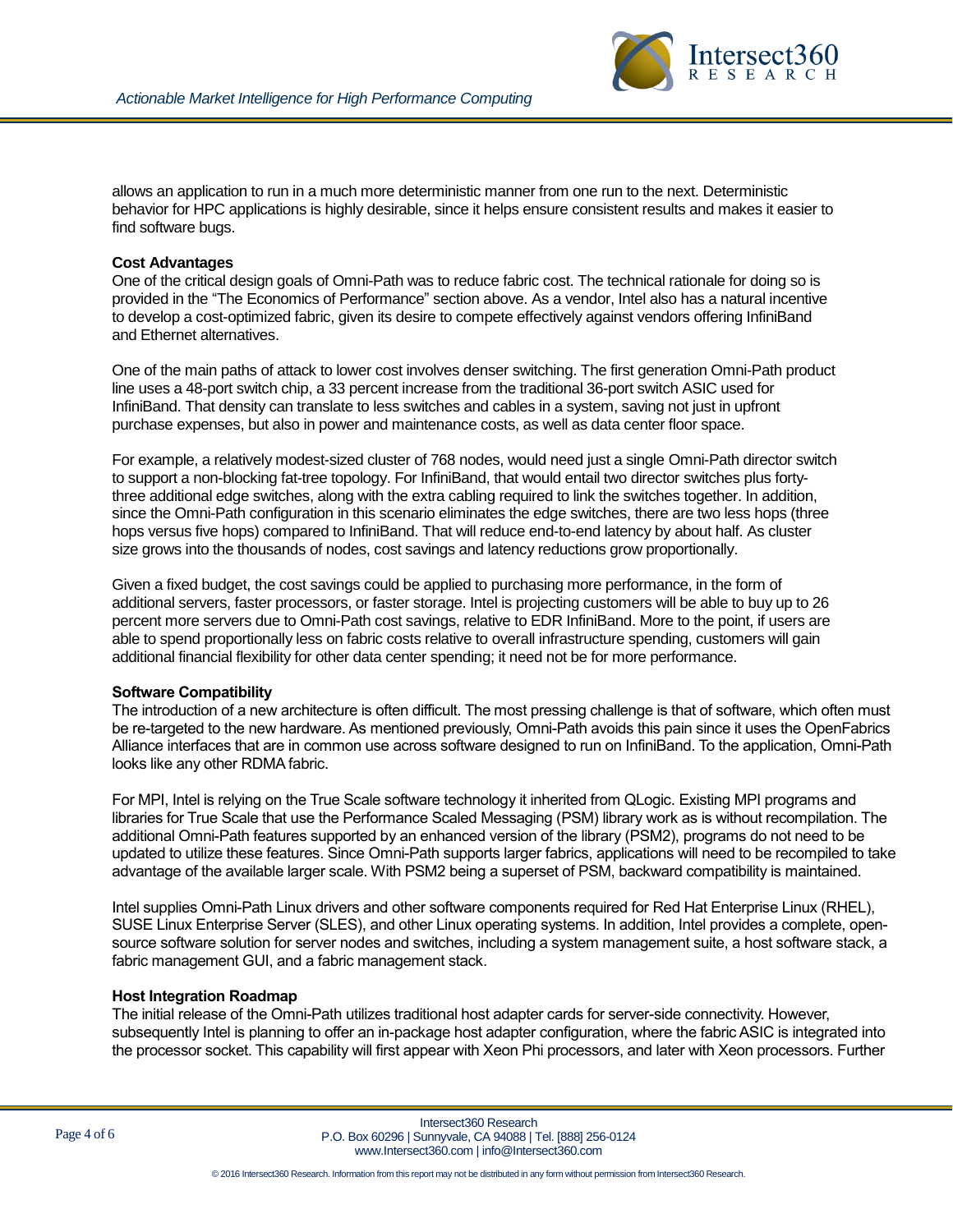

down the road, the Omni-Path host interface will be integrated directly into the processor.

When the host adapter circuitry is moved closer to the processing element the advantages will be three-fold: performance, power efficiency, and cost. All are improved by removing the extra hardware required when a host adapter device is connected to a PCIe bus, which is used to transfer data to and from the processor. Latency, in particular, can be optimized by avoiding the bus transfer. The performance enhancement will be especially applicable to processors destined for HPC work, where an in-package or on-chip host interface can be used to deliver both lower latency and greater effective bandwidth.



## **INTERSECT360 RESEARCH ANALYSIS**

Omni-Path presents a viable alternative to current interconnect fabrics in current use by HPC. We expect a large number of end users to trial Omni-Path over the next few years, and as a result, Omni-Path will begin to capture a significant share of the HPC interconnect market. That assessment is based on four principle contentions, which are further elaborated below:

- The favorable impression Omni-Path by the HPC end user community;
- The ability of Intel to differentiate Omni-Path hardware based on its core competencies in integrated circuit design and manufacturing;
- Intel's position as a market leader in HPC;
- The Omni-Path technology's performance and differentiated feature set outlined in this paper.

Intersect360 Research P.O. Box 60296 | Sunnyvale, CA 94088 | Tel. [888] 256-0124 www.Intersect360.com | info@Intersect360.com